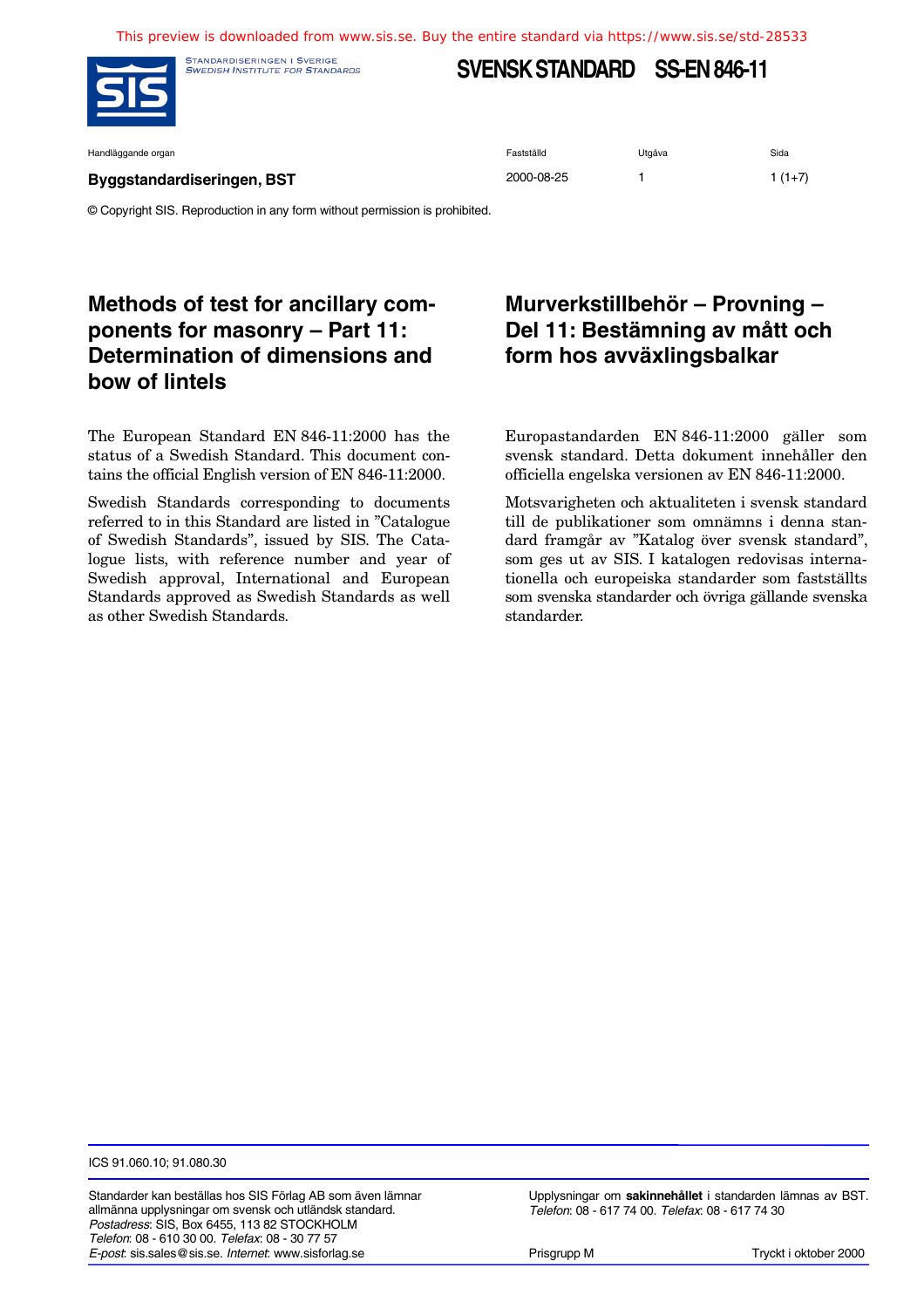This preview is downloaded from www.sis.se. Buy the entire standard via https://www.sis.se/std-28533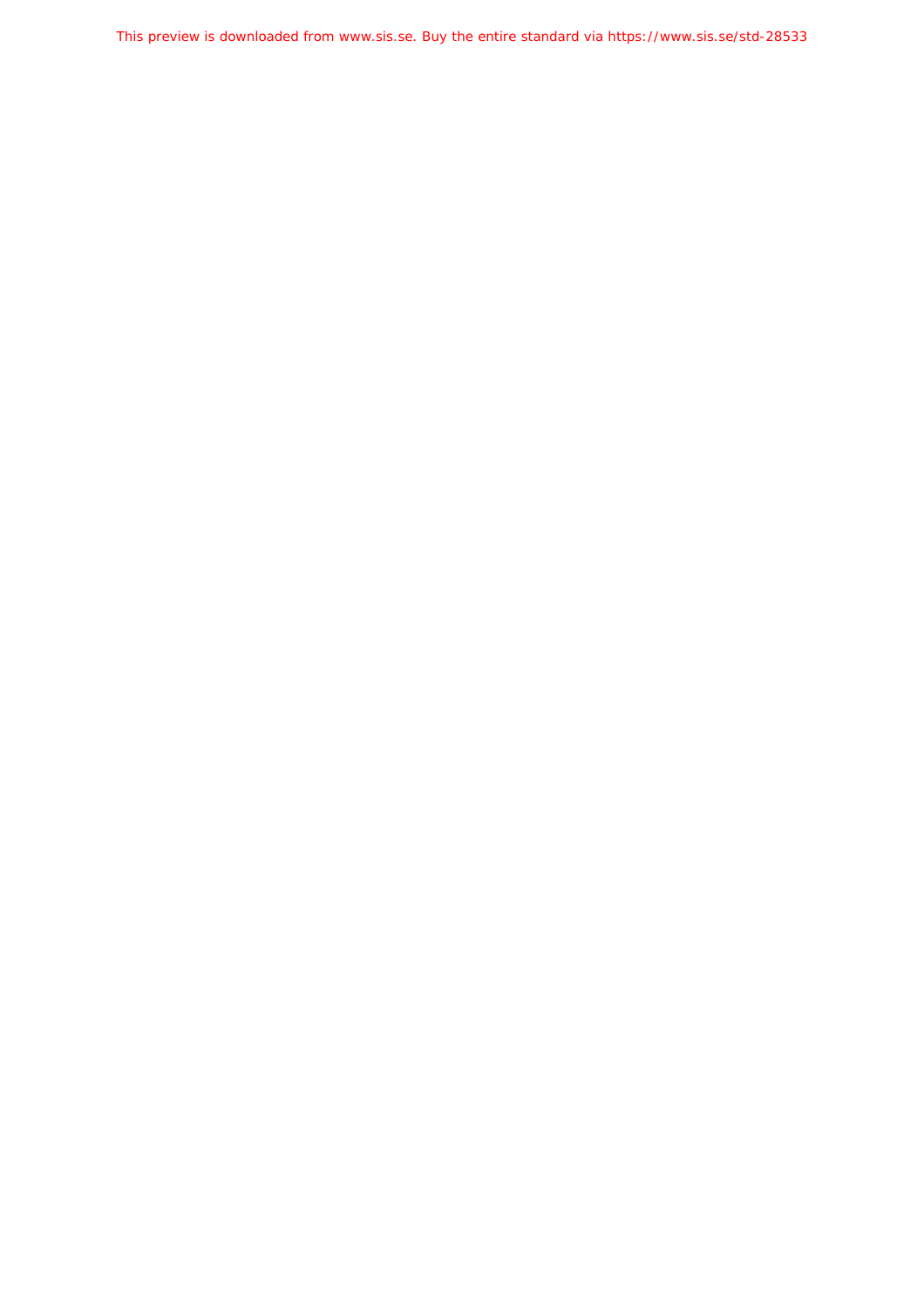This preview is downloaded from www.sis.se. Buy the entire standard via https://www.sis.se/std-28533

# EUROPEAN STANDARD NORME EUROPÉENNE

# **EN 846-11**

EUROPÄISCHE NORM

February 2000

ICS 91.060.10; 91.080.30

English version

## Methods of test for ancillary components for masonry - Part 11: Determination of dimensions and bow of lintels

Méthodes d'essai des composants accessoires de maçonnerie - Partie 11: Détermination des dimensions et de la rectitude ou de la courbure des linteaux

Prüfverfahren für Ergänzungsbauteile für Mauerwerk - Teil 11: Bestimmung der Maße und der Überhöhung von Stürzen

This European Standard was approved by CEN on 1 January 2000.

CEN members are bound to comply with the CEN/CENELEC Internal Regulations which stipulate the conditions for giving this European Standard the status of a national standard without any alteration. Up-to-date lists and bibliographical references concerning such national standards may be obtained on application to the Central Secretariat or to any CEN member.

This European Standard exists in three official versions (English, French, German). A version in any other language made by translation under the responsibility of a CEN member into its own language and notified to the Central Secretariat has the same status as the official versions.

CEN members are the national standards bodies of Austria, Belgium, Czech Republic, Denmark, Finland, France, Germany, Greece, Iceland, Ireland, Italy, Luxembourg, Netherlands, Norway, Portugal, Spain, Sweden, Switzerland and United Kingdom.



EUROPEAN COMMITTEE FOR STANDARDIZATION COMITÉ EUROPÉEN DE NORMALISATION EUROPÄISCHES KOMITEE FÜR NORMUNG

**Central Secretariat: rue de Stassart, 36 B-1050 Brussels**

© 2000 CEN All rights of exploitation in any form and by any means reserved worldwide for CEN national Members.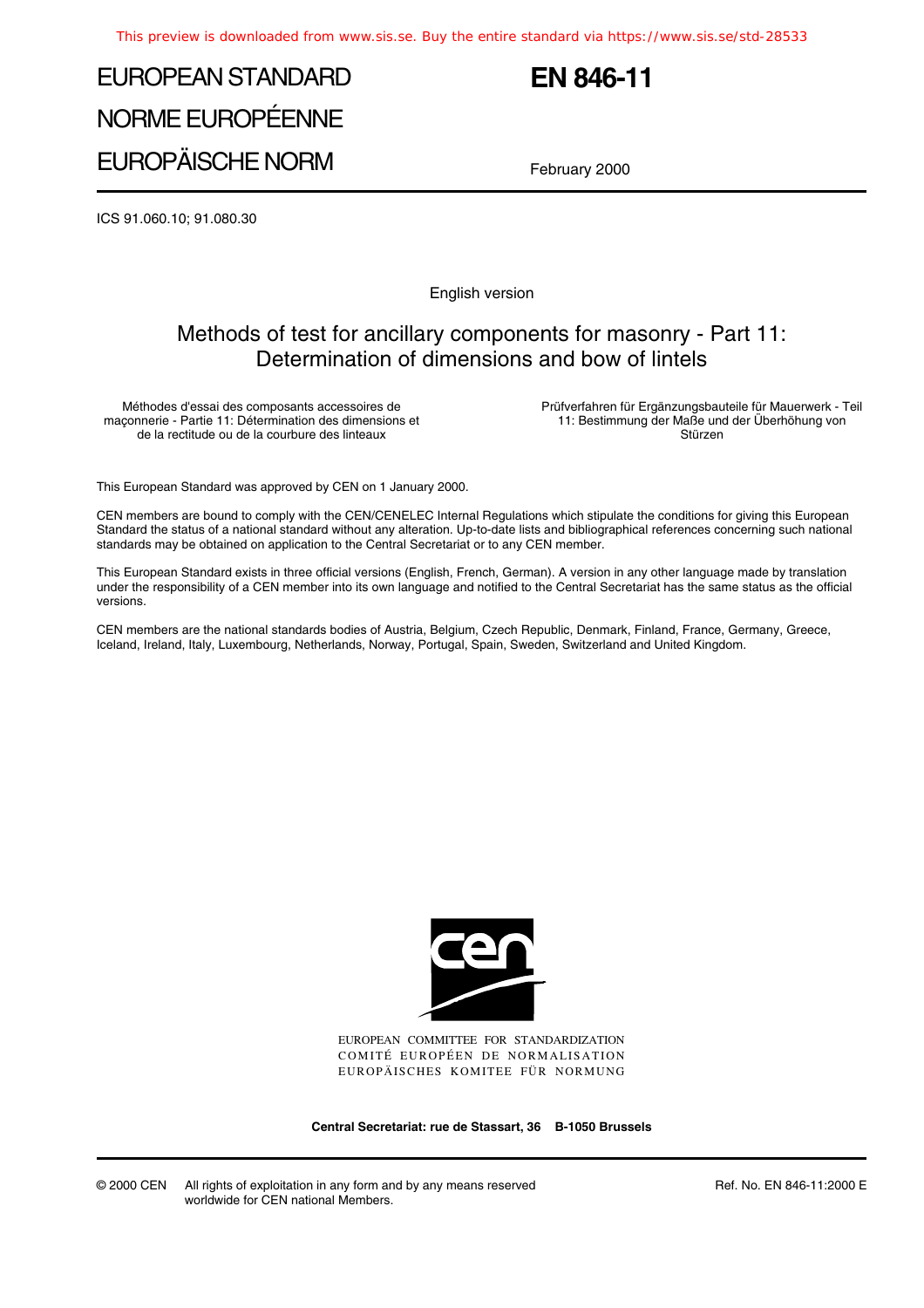## Contents

|--|

| $\frac{1}{2}$ $\frac{1}{2}$ $\frac{1}{2}$ $\frac{1}{2}$ $\frac{1}{2}$ $\frac{1}{2}$ $\frac{1}{2}$ $\frac{1}{2}$ $\frac{1}{2}$ $\frac{1}{2}$ $\frac{1}{2}$ $\frac{1}{2}$ $\frac{1}{2}$ $\frac{1}{2}$ $\frac{1}{2}$ $\frac{1}{2}$ $\frac{1}{2}$ $\frac{1}{2}$ $\frac{1}{2}$ $\frac{1}{2}$ $\frac{1}{2}$ $\frac{1}{2}$ |  |
|---------------------------------------------------------------------------------------------------------------------------------------------------------------------------------------------------------------------------------------------------------------------------------------------------------------------|--|
|                                                                                                                                                                                                                                                                                                                     |  |
|                                                                                                                                                                                                                                                                                                                     |  |
|                                                                                                                                                                                                                                                                                                                     |  |
|                                                                                                                                                                                                                                                                                                                     |  |
|                                                                                                                                                                                                                                                                                                                     |  |
|                                                                                                                                                                                                                                                                                                                     |  |
|                                                                                                                                                                                                                                                                                                                     |  |
|                                                                                                                                                                                                                                                                                                                     |  |
|                                                                                                                                                                                                                                                                                                                     |  |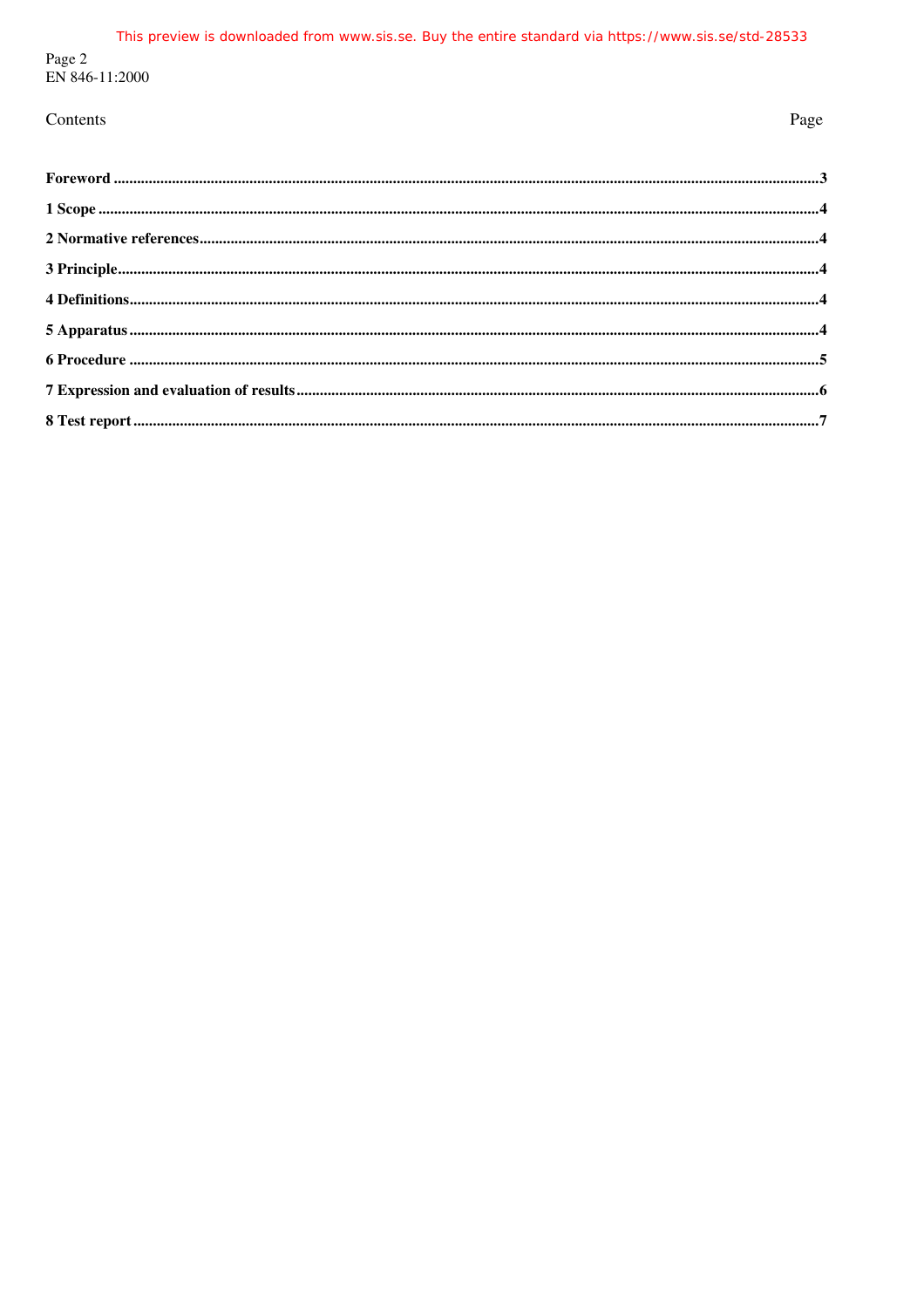This European Standard has been prepared by Technical Committee CEN/TC 125 "Masonry", the secretariat of which is held by BSI*.*

This European Standard shall be given the status of a national standard, either by publication of an identical text or by endorsement, at the latest by August 2000, and conflicting national standards shall be withdrawn at the latest by September 2000.

According to the CEN/CENELEC Internal Regulations, the national standards organizations of the following countries are bound to implement this European Standard: Austria, Belgium, Czech Republic, Denmark, Finland, France, Germany, Greece, Iceland, Ireland, Italy, Luxembourg, Netherlands, Norway, Portugal, Spain, Sweden, Switzerland and the United Kingdom.